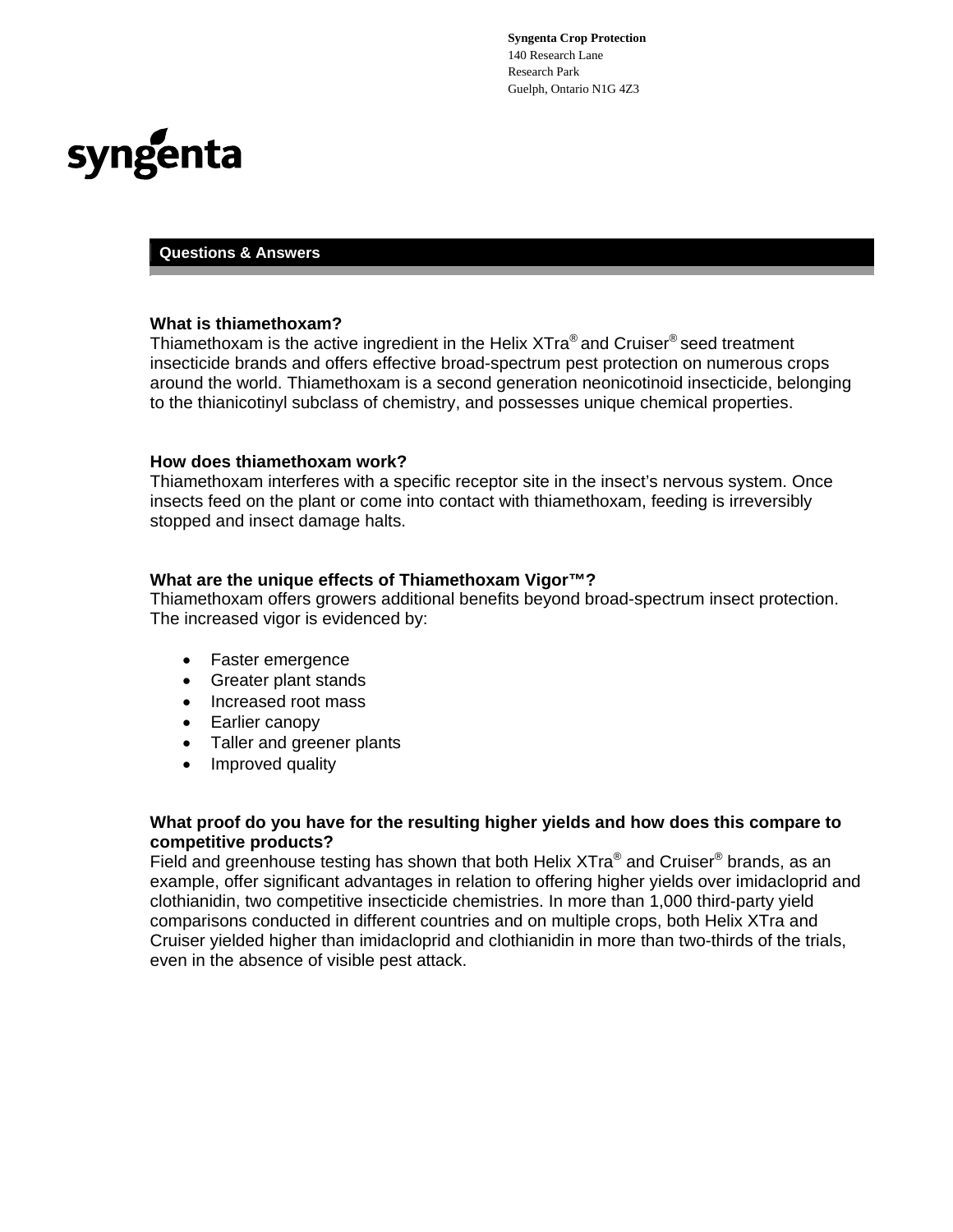# **What is the mechanism behind the Thiamethoxam Vigor™ effect?**

Thiamethoxam positively affects the plant through its ability to increase the biosynthesis of functional proteins resulting in more effective defense against numerous environmental stress conditions. More specifically, thiamethoxam allows the plant to better cope under stressful growing conditions such as:

- Drought
- Low pH
- Protein degradation resulting from heat stress
- High soil salinity
- Wounding from pests, wind, hail, etc.
- Toxic levels of aluminum

As thiamethoxam helps the plant defend itself against these factors, it increases the crops' ability to reach much more of its genetic yield potential under a broad range of field conditions.

## **Will I always see this vigor effect?**

Normally stress factors as described above occur early in the plant's life cycle. Thiamethoxam treated plants can better cope with environmental stress and this is the reason why many growers see more pronounced differences between plants treated with thiamethoxam versus untreated or competitive products.

## **What evidence is available to support these claims of increased functional proteins?**

Syngenta has conducted more than 10 years of research at its research biology station located in Stein, Switzerland as well as thousands of additional field trials worldwide. The FUB University of Berlin in Germany and researchers at various institutions in Europe, the United States and Brazil have conducted more than three years of testing to determine the scientific reason behind the Thiamethoxam Vigor™ effect. These tests have confirmed the increase in the production of functional proteins is the key mechanism.

## **Do these effects apply to foliar and soil application of thiamethoxam?**

Syngenta researchers have determined that the Thiamethoxam Vigor™ effect is more pronounced when thiamethoxam is applied as a seed treatment or soil application. This helps the plant defend itself against stress factors in the critical youth development stage, providing a robust start for more vigorous growth throughout the season.